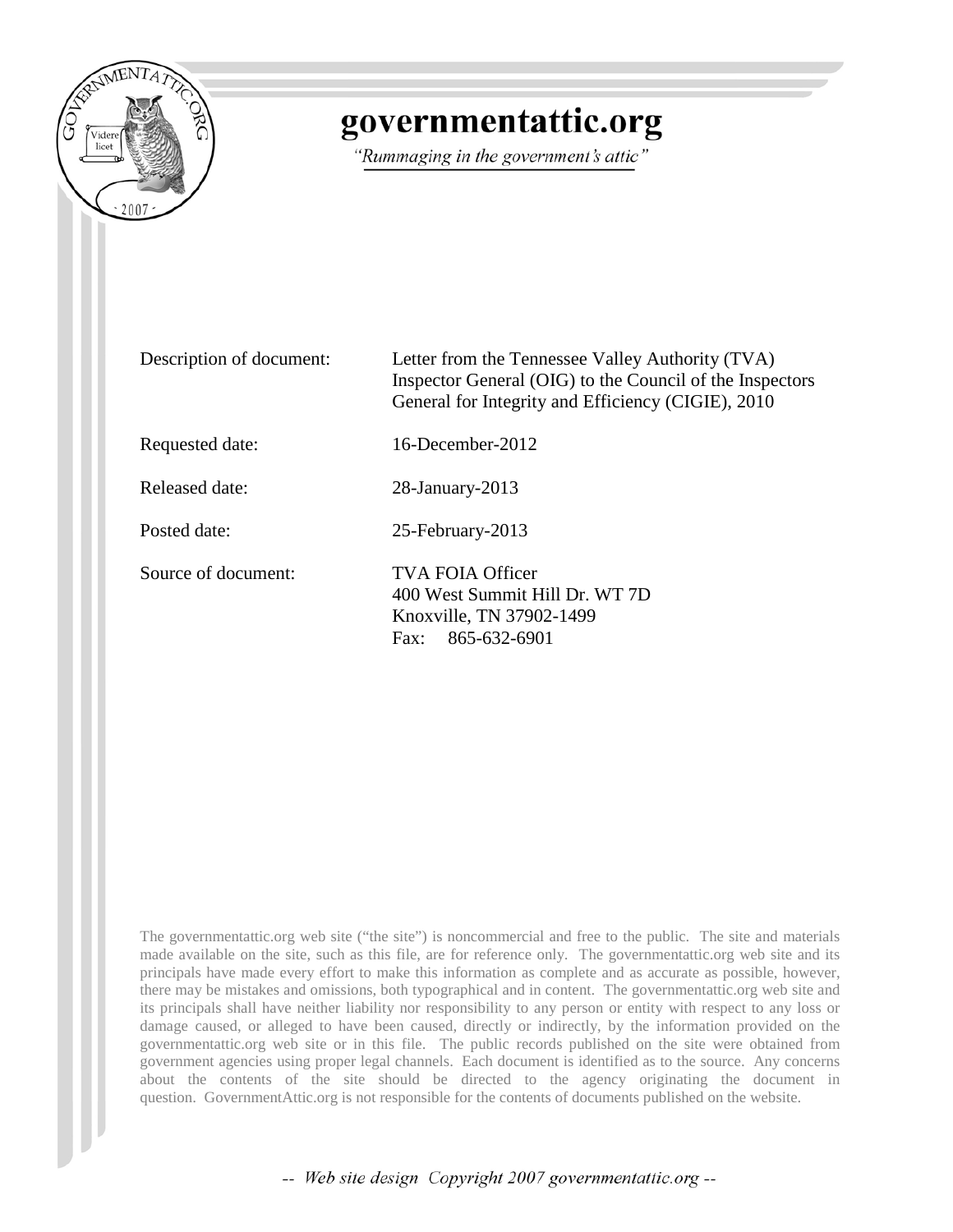

Tennessee Valley Authority, 400 West Summit Hill Drive, Knoxville, Tennessee 37902-1401

January 28, 2013

This responds to your letter dated December 16, 2012, requesting information under the Freedom of Information Act (FOIA) 5 U.S.C. § 552 (2006 & Supp. IV 2010). You requested a copy of a letter from the TVA Inspector General to the Council of the Inspectors General for Integrity and Efficiency.

Enclosed is a copy of the letter you requested.

For non-commercial requests, TVA's FOIA regulations (18 C.F.R. § 1301) provide that fees for the first two hours of search time and the first 100 pages of copying are waived. Since this response was made within those guidelines, there is no charge for processing your request.

If you have questions about this response, you may contact me at (865) 632-6945.

Sincerely.

Denise Smith TVA FOIA Officer

 $2 - 24 - 12$ 

**Enclosure** 

 $\mathcal{V}$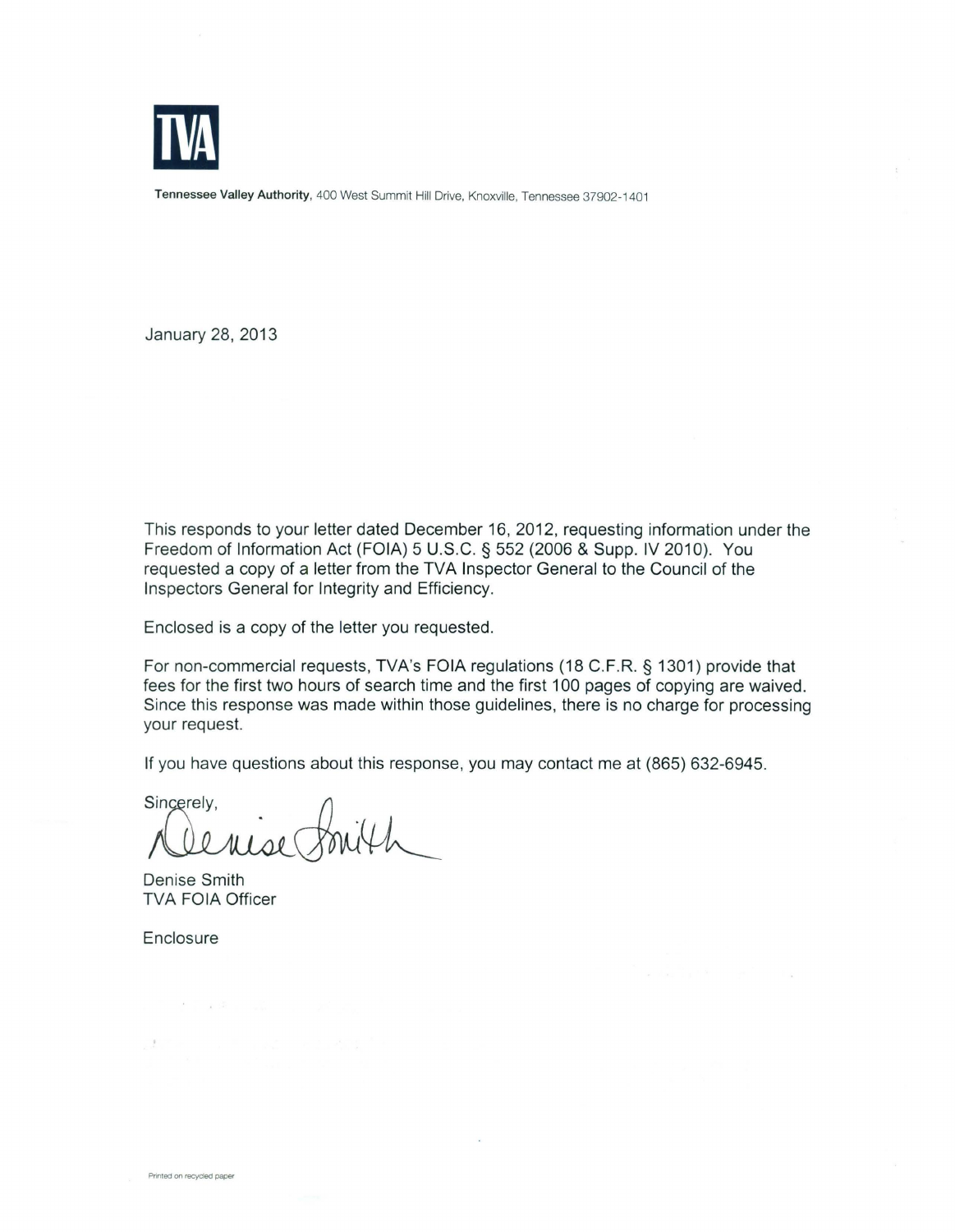

Office of the Inspector General

Tennessee Valley Authority, 400 West Summit Hill Drive, Knoxville, Tennessee 37902-1401

Richard W. Moore Inspector General

January 14, 2010

Mr. Kevin L. Perkins Chair, Integrity Committee Council of the Inspectors General for Integrity and Efficiency 935 Pennsylvania Avenue, NW Room 3973 Washington, DC 20535-0001

Re: IC 622

Dear Mr. Perkins:

I am in receipt of your December 16, 2009, letter regarding the complaint from the confidential complainant. While we fully appreciate the necessity of protecting the identity of the complainant in describing the allegation to us, we are consequently limited in how we can respond. Our response can only be general based on the information provided to us, and we would not hazard a guess as to who the complainant mentioned generally in your letter might be. Given those limitations, we have made a good faith effort to analyze tips and allegations that have come into our office during the last 12 months, and we can offer a general statement as to our process for handling matters brought to us by those who want the communication to remain confidential.

The Tennessee Valley Authority Office of the Inspector General (OIG) makes every effort to ensure the confidentiality of complainants when such confidentiality is desired. Confidentiality is often waived but is otherwise granted even in the absence of explicit requests made by complainants. We have no reason to believe that we have failed to adhere to the above course of practice.